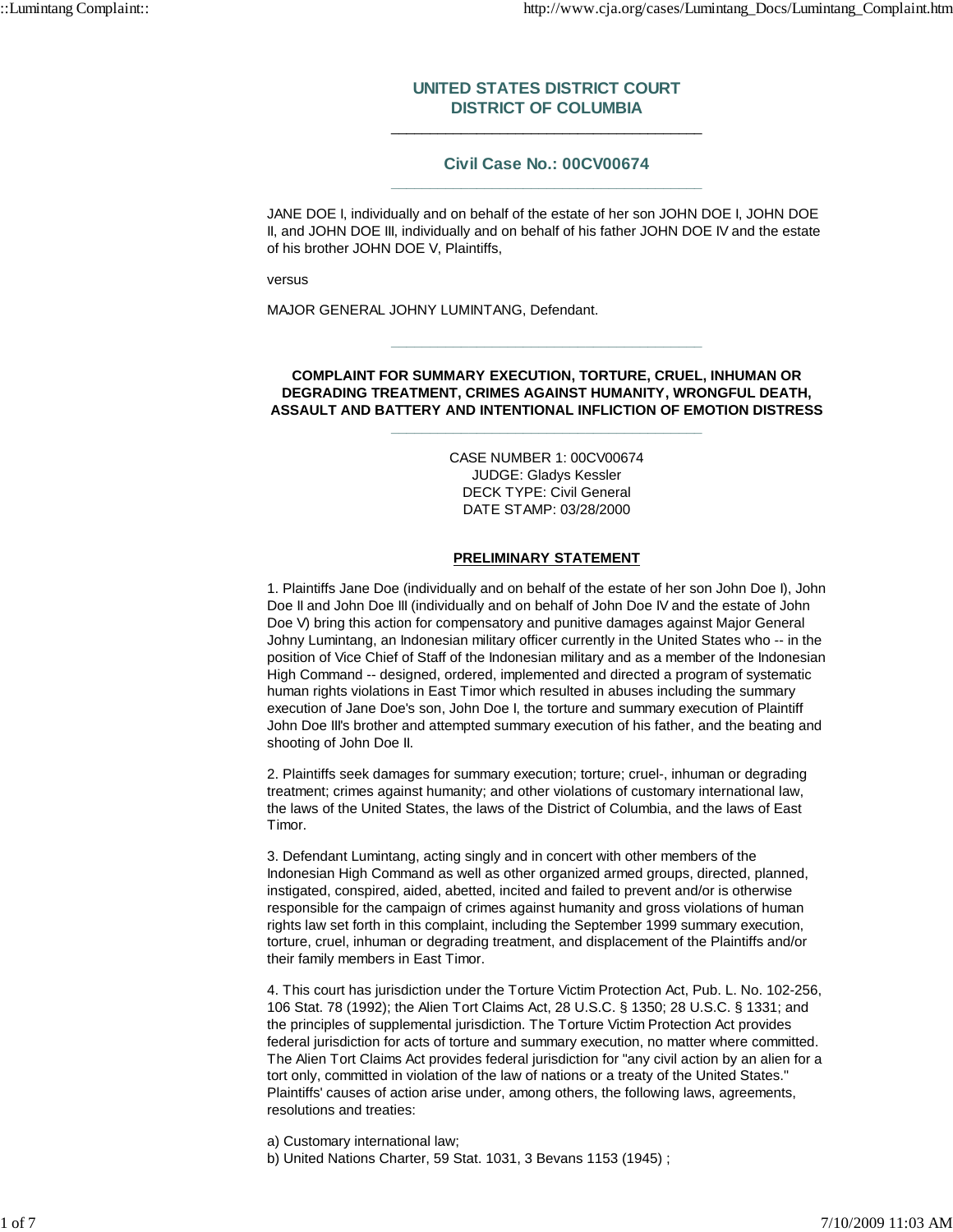c) Universal Declaration of Human Rights, G.A. Res. 217A(iii) , U.N. Doc. A/810 (1948); d) International Covenant on Civil and Political Rights, G.A. Res. 2220A(xxi) , 21 -U.N. Doc., GAOR Supp. (No. 16) at 52, U.N. Doc. A/6316 (1966);

e) Convention Against Torture;

f) Common law of the United States of America;

g) Laws of the District of Columbia, including but not limited to common law principles of wrongful death, assault and battery, and intentional infliction of emotional distress; and h) Laws of East Timor.

5. The United States District Court for the District of Columbia is the proper venue of this action pursuant to 28 U.S.C. § 1391.

6. Plaintiff Jane Doe I and her deceased son John Doe I are citizens of East Timor, but were recognized as citizens of Indonesia until mid-October 1999. Both Jane Doe I and John Doe I were activists who supported independence for East Timor. On in the hospital four days later. Prior to his killing, militia members had come to the family home and threatened to "clean up" the supporters of independence.

7. Plaintiff John Doe II is a citizen of East Timor, but was recognized as a citizen of Indonesia until mid-October 1999. In September 1999, he was stopped in Dili, East Timor, by Indonesian soldiers in uniform who interrogated him, beat him with rifle butts and kicked him until he fell to "the ground. As he attempted to flee, a soldier shot him, injuring him in the foot. The lack of available medical attention caused the wound to become infected and the foot subsequently had to be amputated.

8. Plaintiffs John Doe III, John Doe IV and John Doe V are citizens of East Timor, but were recognized as citizens of Indonesia until mid-October 1999. They are all political activists who worked for the independence of East Timor. Beginning in February 1999, family members were beaten and tortured and otherwise threatened. In July 1999, death threats against the family were intensified, and militia members repeatedly carne to the family home at night. Soon family members went into hiding. In September 1999 Plaintiff John Doe V was killed in his hiding place, and there was an attempt to kill John Doe IV. John Doe IV is unable to sue on his own behalf or on behalf of his deceased son John Doe V, and John Doe III files on their behalf.

9. Defendant Johny Lumintang is a citizen of Indonesia. During the time period relevant to this complaint, Defendant Lumintang was the Vice Chief of Staff of the Indonesian military, with command responsibility for troops located in East Timor. In that capacity, he was personally involved in the Indonesian military's ongoing program of massive human rights abuses in East Timor, which included the torture of John Doe II, John Doe IV and John Doe V, the summary executions of John Doe I and John Doe V, and the attempted summary execution of John Doe IV. Defendant Lumintang is currently traveling within the jurisdiction of this court.

### **STATEMENT OF FACTS**

10. East Timor, a colony of Portugal from the year 1702 until 1975, declared independence on November 28, 1975. Indonesia invaded just 10 days later, on December 7, 1975, and unilaterally annexed East Timor the following year. The United Nations never recognized Indonesia's annexation, regarding East Timor as a "non-self-governing territory" under the administration of Portugal.

11. In order to maintain control over the occupied territory during the past twenty-five years, Indonesian military forces detained, tortured, executed and "disappeared" tens of thousands of East Timorese. Suspected opponents of Indonesian rule were sentenced to lengthy prison terms for political offenses. Forced relocations of the rural population led to tens of thousands of deaths due to starvation and disease. Social, political or religious activities in East Timor which challenged the illegal Indonesian rule were ruthlessly repressed.

12. These gross and systematic violations of human rights resulted in the deaths of an estimated 200,000 people in East Timor since 1975, out of a pre-invasion population of 600,000.

13. On January 27, 1999, Indonesian President B.J. Habibie announced that the people of East Timor would be given a choice between greater autonomy within or total separation from Indonesia in a vote conducted by the United Nations.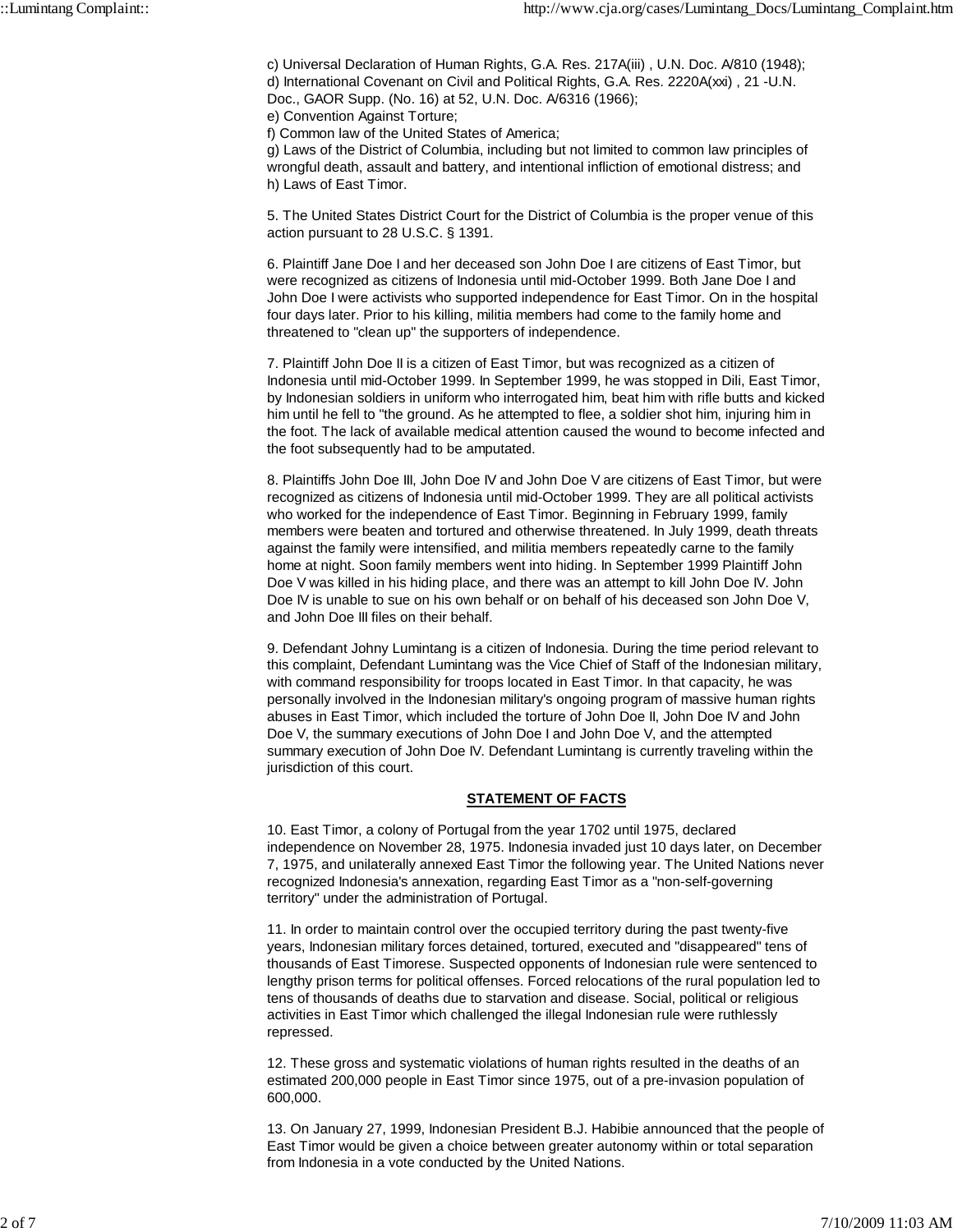14. From February through April 1999, the Indonesian military and its militia escalated a campaign of intimidation against the population of East Timor, driving tens of thousands of people from their villages, assaulting pro-independence activists and conducting several massacres.

15. During 1999, Defendant Lumintang served as the Vice Chief of Staff of the Indonesian military, with responsibility for training and deployment of Indonesian army troops in East Timor. In this position, Defendant Lumintang engaged in a series of actions to implement the Indonesian military's program of eliminating all social, political or religious activities in East Timor which in any way challenged the illegal Indonesian rule, particularly in the months leading up to the August 30, 1999 "popular consultation" on East Timor's independence.

16. On May 5, 1999, Indonesia, Portugal and the U.N. signed an agreement in New York describing procedures and a timetable for a "popular consultation" on East Timor's political status. The agreement left Indonesia responsible for security before and during the vote. The Indonesian military then acted to strengthen, expand and better coordinate the paramilitary militia groups.

17. Hours before the signing of the May 5 Accord, Defendant Lumintang sent a telegram (on behalf of General Subagyo, then Chief of Staff) to Regional Military commander Major General Adam Damiri and East Timor commander Colonel Tono Suratman, with orders to be prepared to take repressive actions after the ballot if the decision was in favor of independence.

18. In his position of Vice Chief of Staff in June 1999, Defendant Lumintang signed a Covert Operations Manual for Kopassus (Buku petunjuk Pembinaan tentang Sandhi Yudha TNI-AD) which he described (in a foreward to the manual) as a guideline for education of Indonesian troops. The manual states that Kopassus intelligence troops were to be trained in propaganda, kidnapping, terror, agitation, sabotage, infiltration, undercover operations, wiretapping, photographic intelligence and psychological operations. Kopassus operatives have been linked to the surveillance, kidnapping, torture and extrajudicial killing of East Timorese independence activists both prior and subsequent to the independence "popular consultation".

19. In his position as Vice Chief of Staff, the Defendant and other members of the Indonesian High Command laid plans to withdraw Indonesian troops and forcibly relocate hundreds of thousands of East Timorese after the "popular consultation", in violation of the U.N. accord. Within a month after the "popular consultation", the plan was put into precise action.

20. On August 30, 1999, the day of the "popular consultation", an estimated 98.6% of the registered voters in East Timor went to the polls. During the five days of the U.N. ballot count, violence escalated, hundreds of East Timorese were killed and many fled their homes to the relative safety of the hills and mountains.

21. On September 4, 1999, U.N. Secretary General Kofi Annan announced that 78.5% of the population of East Timor had voted for independence. Violence further escalated as the Indonesian military and its militia began to systematically destroy buildings; threaten foreign observers, U.N." personnel and journalists; transport people to West Timor and other parts of Indonesia; and kill East Timorese. Earlier in the week, the U.N. began to evacuate its personnel from some towns due to militia threats and violence.

22. On September 6, 1999, John Doe I was shot in his family home; he died in the hospital four days later. Prior to his killing, militia members had come to the family home and threatened to "clean up" the supporters of independence - - which appeared to target both him and his mother, Jane Doe I.

23. On September 7, 1999, Indonesia, claiming it could control the violence, placed East Timor under martial law.

24. After death threats increased in 1999 against their family for their pro-independence activities, John Doe III, John Doe IV, and John Doe V were forced to flee their family home. On or about September 7, 1999, Plaintiff John Doe V was killed in his hiding place, and there was an attempt to kill John Doe IV. On information and belief, before killing John Doe V, soldiers shot and stabbed him, as they interrogated him about the whereabouts of his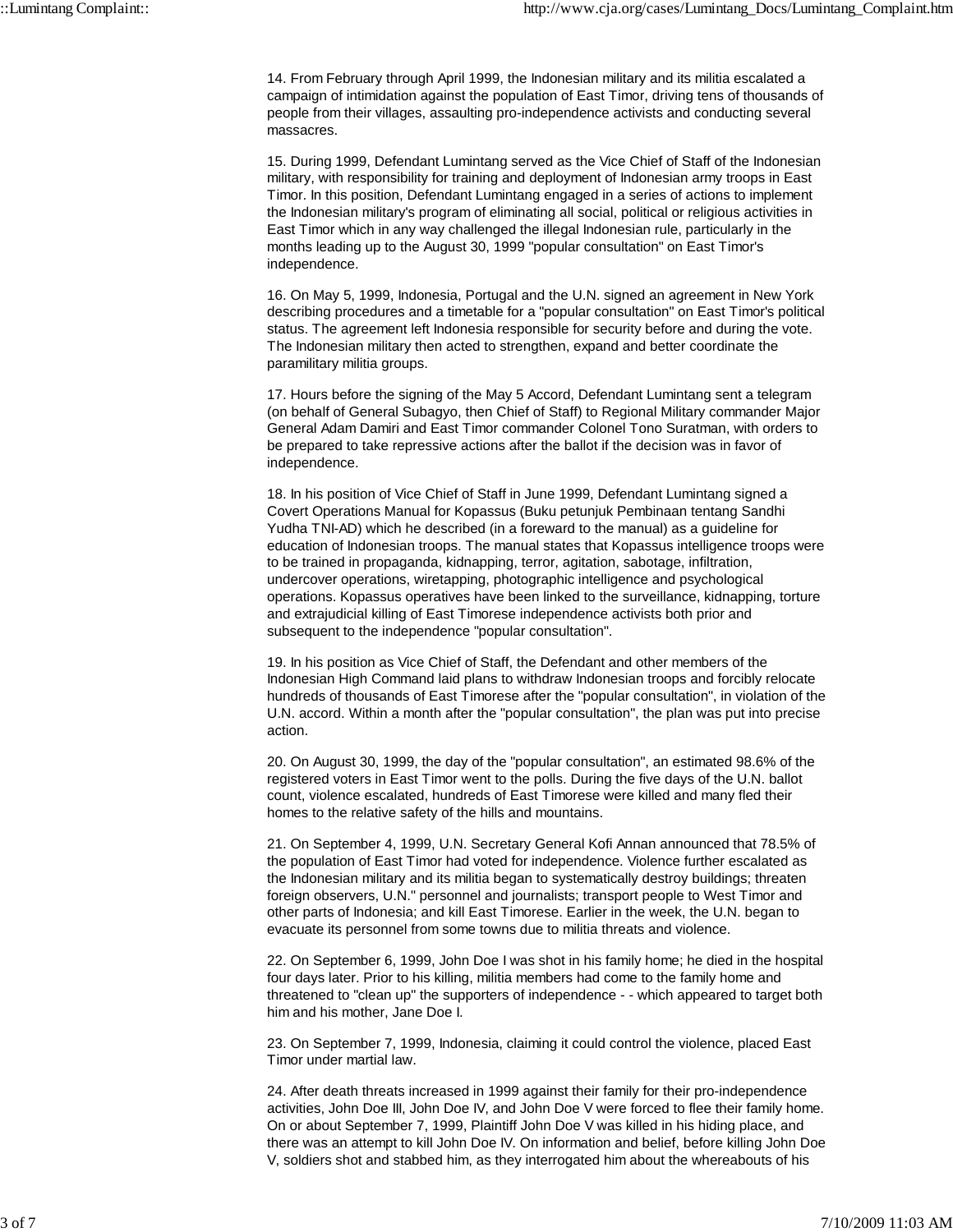#### family.

25. On September 11, 1999, John Doe II was stopped in Dili, East Timor, by Indonesian soldiers in uniform who interrogated him, beat him with rifle butts and kicked him until he fell to the ground. As he attempted to flee, a soldier shot him in the foot. The lack of available medical attention caused the wound to become infected and the foot subsequently had to be amputated.

26. By September 15, 1999, the U.N. sent a multinational peacekeeping force to East Timor. Australian troops began arriving on September 20, and the Indonesian military announced its withdrawal.

27. On October 20, Indonesia's national assembly ratified the August 30 vote in East Timor, renouncing any claim to the territory, and the U.N. formally took over administration of the East Timorese government.

28. Subsequent investigations found that damage to private and public property ranged from 60 to 80 percent throughout East Timor and that one-half to three-quarters of the population were displaced following the "popular consultation". To date, the United Nations has recovered the bodies of 230 victims of post-referendum violence.

29. According to a January 31, 2000, report on a U.N Human Rights Commission inquiry into East Timor, during 1999, "there were patterns of gross violations of human rights and breaches of humanitarian law which varied over time and took the form of systematic and widespread intimidation, humiliation and terror, destruction of property, violence against women and displacement of people. Patterns were also found relating to the destruction of evidence and the involvement of the Indonesian Army (TNI) and the militias in the violations."

30. The Commission to Investigate Human Rights Violations in East Timor (KPP-HAM) , set up by Indonesia's National Human Rights ,Commission, issued a report on January 31,2000, citing evidence of crimes including systematic and mass murder, extensive destruction, enslavement, forced deportations and displacement and other inhumane acts committed against the civilian population. KPP-HAM further indicated that a planned, systematic and massive scorched- earth campaign was launched in various cities including Dili, Suai, Liquica and others. The scorched-earth campaign destroyed residences, crops and livestock, stores, shops, hotels, office buildings, places of worship, education facilities, hospitals and other public infrastructure, and military and police installations.

### **GENERAL ALLEGATIONS**

31. The acts described herein were inflicted under color of law and under color of official authority, and were inflicted deliberately and intentionally.

32. The acts and injuries to plaintiffs and their deceased relatives described herein were part of a pattern and practice of systematic human rights violations designed, ordered, implemented and directed with the participation of the defendant and carried out by military personnel acting with his direction, encouragement or acquiesence.

33. This proceeding cannot be filed in East Timor, due to the legacy of the illegal military occupation of Indonesia. The Indonesian judiciary does not resolve cases of abuse filed by civilians against military officials, and any suit against the defendant in East Timor or Indonesia would be futile and result in serious reprisals against those raising the allegations.

### **FIRST CLAIM FOR RELIEF (Summary Execution)**

34. Plaintiffs Jane Doe I and John Doe III, on their own behalfs and on behalf of the estates of their deceased relatives John Doe I and John Doe V, realleges and incorporates by reference the allegations set forth in paragraphs 1 through 33 as if fully set forth herein.

35. The summary executions of John Doe I and John Doe V and attempted summary execution of John Doe IV were deliberated killings, not authorized as lawful punishment in accordance with due process of law.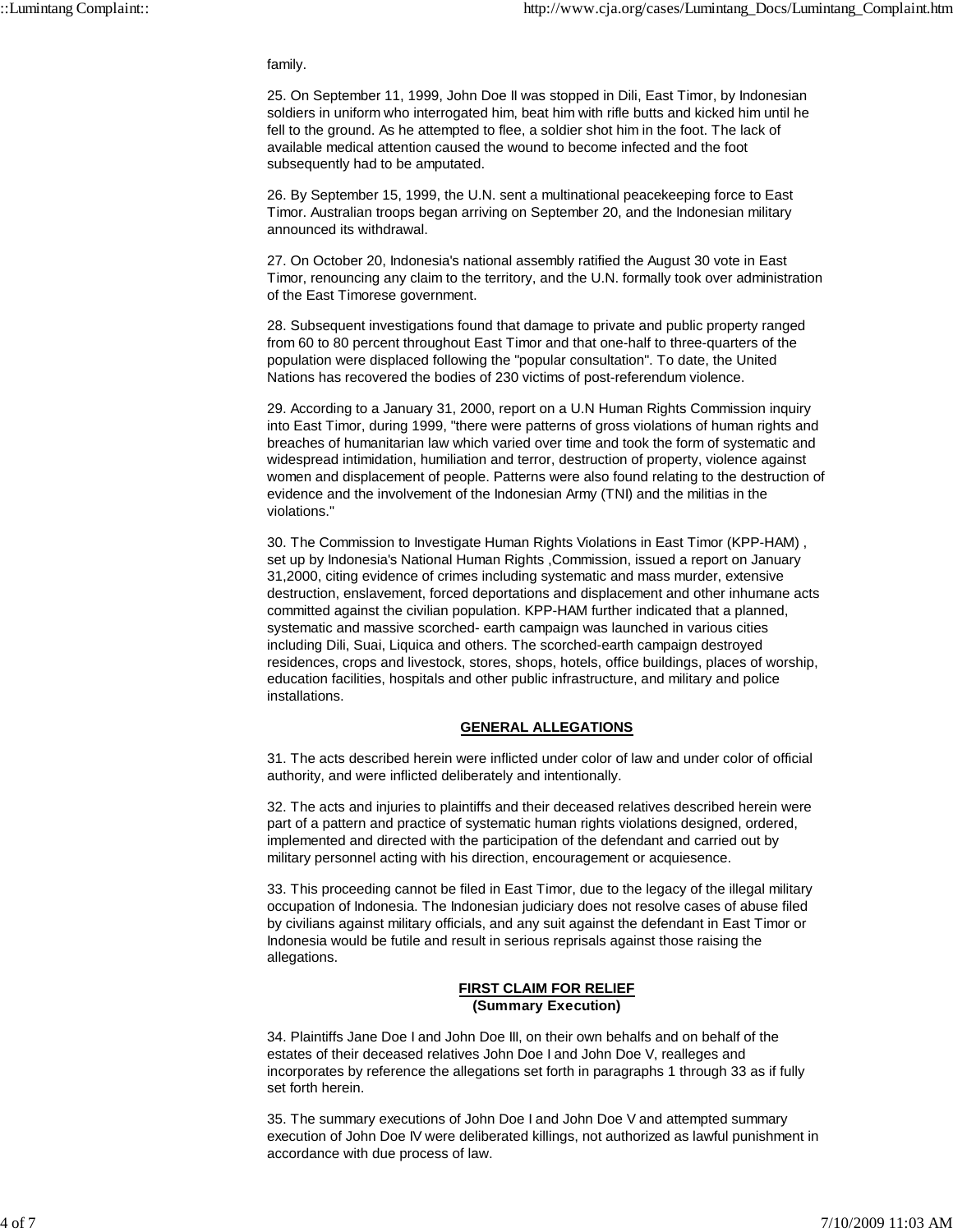36. These acts of summary execution were in violation of the Torture Victim Protection Act, customary international law, 28 U.S.C. § 1350, the common law of the United States, the statutes and common law of the District of Columbia, the laws of East Timor and the international treaties, agreements, conventions and resolutions described herein.

37. Plaintiffs' deceased relatives were placed in great fear for their lives and suffered severe physical abuse and agony and severe mental abuse prior to their deaths. As a result of the summary executions, Plaintiffs Jane Doe I, John Doe III and the estates of their deceased relatives have been damaged in an amount to be proven at trial.

38. Defendant's acts were deliberate, willful, intentional, wanton, malicious and oppressive and should be punished by an award to be determined at trial.

### **SECOND CLAIM FOR RELIEF (Torture)**

39. The allegations set forth in paragraphs 1 through 38 of this complaint are realleged and incorporated by reference as if fully set forth herein.

40. The acts described herein, including the interrogation, beating and shooting of John Doe II, the attempted summary execution of John Doe IV and the shooting, interrogation and stabbing of John Doe V placed these plaintiffs and/or their family members in great fear for their lives and caused them to suffer severe physical and mental pain and suffering.

41. The acts described herein were inflicted deliberately and intentionally for purposes which included, among others, punishing the victim or intimidating the victim or third persons, and constitute torture in violation of the laws described herein.

### **THIRD CLAIM FOR RELIEF (Cruel, Inhuman, or Degrading Treatment)**

42. The allegations set forth in paragraphs 1 through 41 of this complaint are realleged and incorporated by reference as if fully set forth herein.

43. The acts described herein had the intent and the effect of grossly humiliating anddebasing the Plaintiffs or their family members, forcing them to act against their will and conscience, inciting fear and anguish, and breaking their physical and/or moral resistance.

44. Defendants' actions forced plaintiffs and/or their family members, against their will and under fear of harm, to flee their homes.

45. Plaintiffs and/or their family members were placed in great fear for their lives and forced to suffer severe physical and psychological abuse and agony. The acts described herein constitute cruel, inhuman or degrading treatment in violation of the laws described herein.

### **FOURTH CLAIM FOR RELIEF (Crimes Against Humanity)**

46. The allegations set forth in paragraphs 1 through 45 of this complaint are realleged and incorporated by reference as if fully set forth herein.

47. Defendant's human rights abuses against plaintiffs -- including killing, attempted killing, torture, beatings, and other assaults -- were neither random nor occasional but widespread and/or systematic. These acts occurred under the direction, encouragement or acquiescence of the defendant.

48. The acts described herein constitute crimes against humanity, in violation of the laws described herein. Customary international law prohibits inhumane acts of a very serious nature such as willful killing, enslavement, deportation and other inhumane acts committed as part of a widespread or systematic attack against any civilian population or persecutions on political, racial or religious grounds. Leaders, organizers, instigators and accomplices participating in the formulation of these acts are responsible for all acts performed by any person in execution of such plan.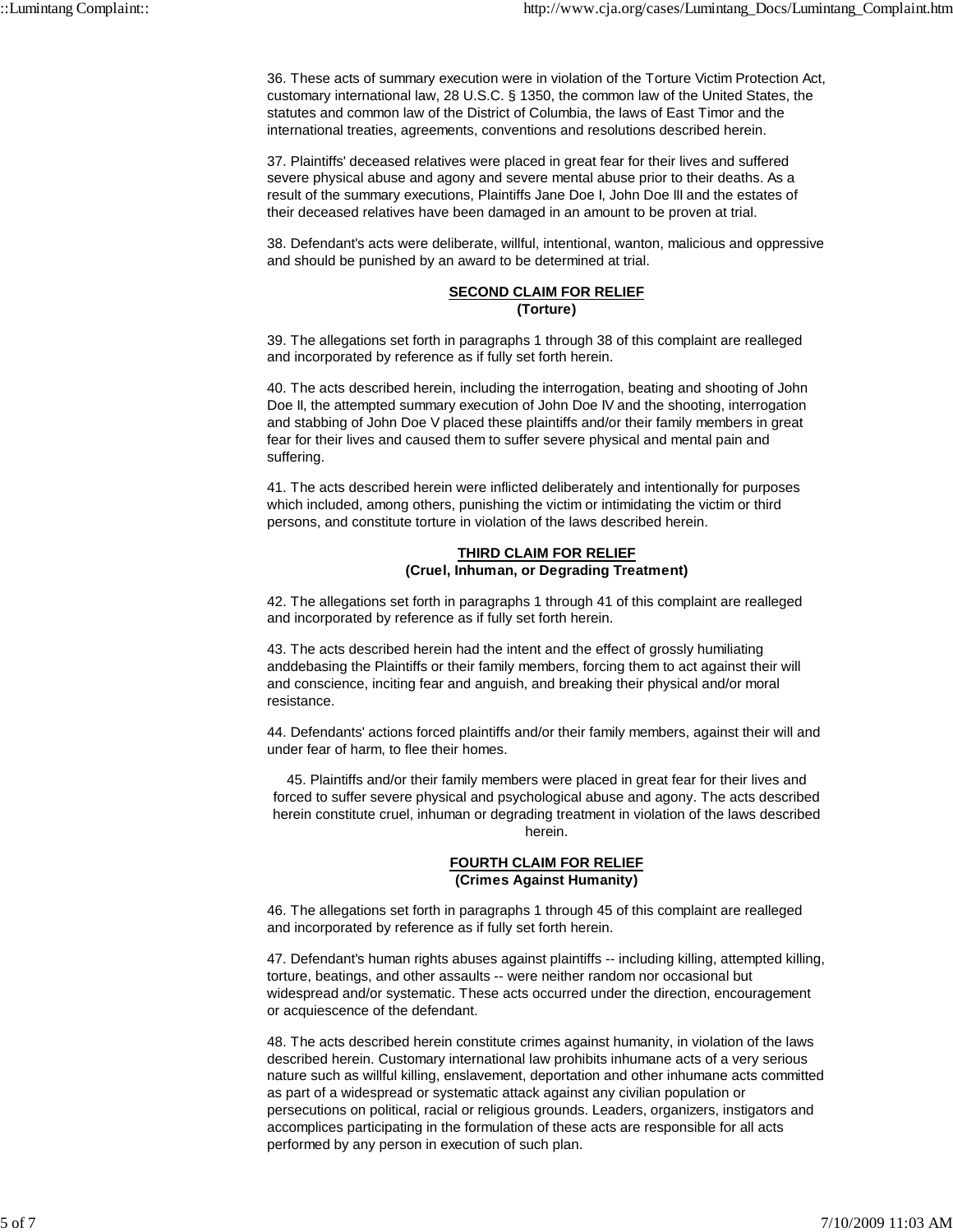#### **FIFTH CLAIM FOR RELIEF (Wrongful Death)**

49. Plaintiffs Jane Doe I and John Doe III, on their own behalf and on behalf of the estates of their family members John Doe I and John Doe V, reallege and incorporate by reference the allegations set forth in paragraphs 1 through 48 as if fully set forth herein.

50. Plaintiffs are the heirs of John Doe I and John Doe V, whose summary execution by military personnel acting under the direction and control of defendant is described herein.

51. The deaths of plaintiffs' next-of-kin were the result of the wrongful acts of defendant, who designed, ordered, implemented and directed a program of extrajudicial executions by military personnel acting under his direction, encouragement or acquiescence.

52. As a proximate result of the summary execution of plaintiffs' family members, Plaintiffs Jane Doe I and John Doe III and the estates of their deceased relatives have suffered pecuniary loss to be determined at trial resulting from the loss of the society, comfort, attention, services and support.

53. Defendant's acts were willful, intentional, wanton, malicious and oppressive and should be punished by an award of punitive damages to be determined at trial.

### **SIXTH CLAIM FOR RELIEF (Assault and Battery)**

54. Plaintiffs on their own behalf and on behalf of the estates of their deceased relatives, reallege and incorporate by reference the allegations set forth in paragraphs 1 through 53 as if fully set forth herein.

55. The shootings, stabbings, and threats against plaintiffs constitute assault and battery, actionable under the laws of the District of Columbia, the laws of the United States, and the laws of East Timor.

56. As a result of the defendant's acts, plaintiffs were placed in great fear for their lives and suffered severe physical and psychological abuse and agony. As a result of the assault and battery ,described above, Plaintiffs and the estates of their deceased relatives have been damaged in an amount to be proven at trial.

57. Defendant's acts were willful, intentional, wanton, malicious and oppressive and should be punished by an award of punitive damages to be determined at trial.

### **SEVENTH CLAIM FOR RELIEF (Intentional Infliction of Emotional Distress)**

58. Plaintiffs on their own behalf and on behalf of the estates of their deceased relatives, reallege and incorporate by reference the allegations set forth in paragraphs 1 through 57 as if fully set forth herein.

59. The acts against plaintiffs constituted outrageous conduct in violation of all normal standards of decency and was without privilege or justification.

60. Defendant's outrageous conduct was intentional and malicious and done for the purposes of causing the plaintiffs and/or their family members to suffer humiliation, mental anguish and extreme emotional and physical distress.

61. Defendant's outrageous conduct constitutes the intentional infliction of emotional distress and is actionable under the laws of the District of Columbia, the United States, and East Timor.

62. As a result of defendant's acts, plaintiffs were placed in great fear for their lives and were forced to suffer severe physical and psychological abuse and agony. As a result of the intentional infliction of emotional distress described above, Plaintiffs have been damaged in an amount to be proven at trial.

63. Defendant's acts were willful, intentional, wanton, malicious and oppressive and should be punished by an award of punitive damages.